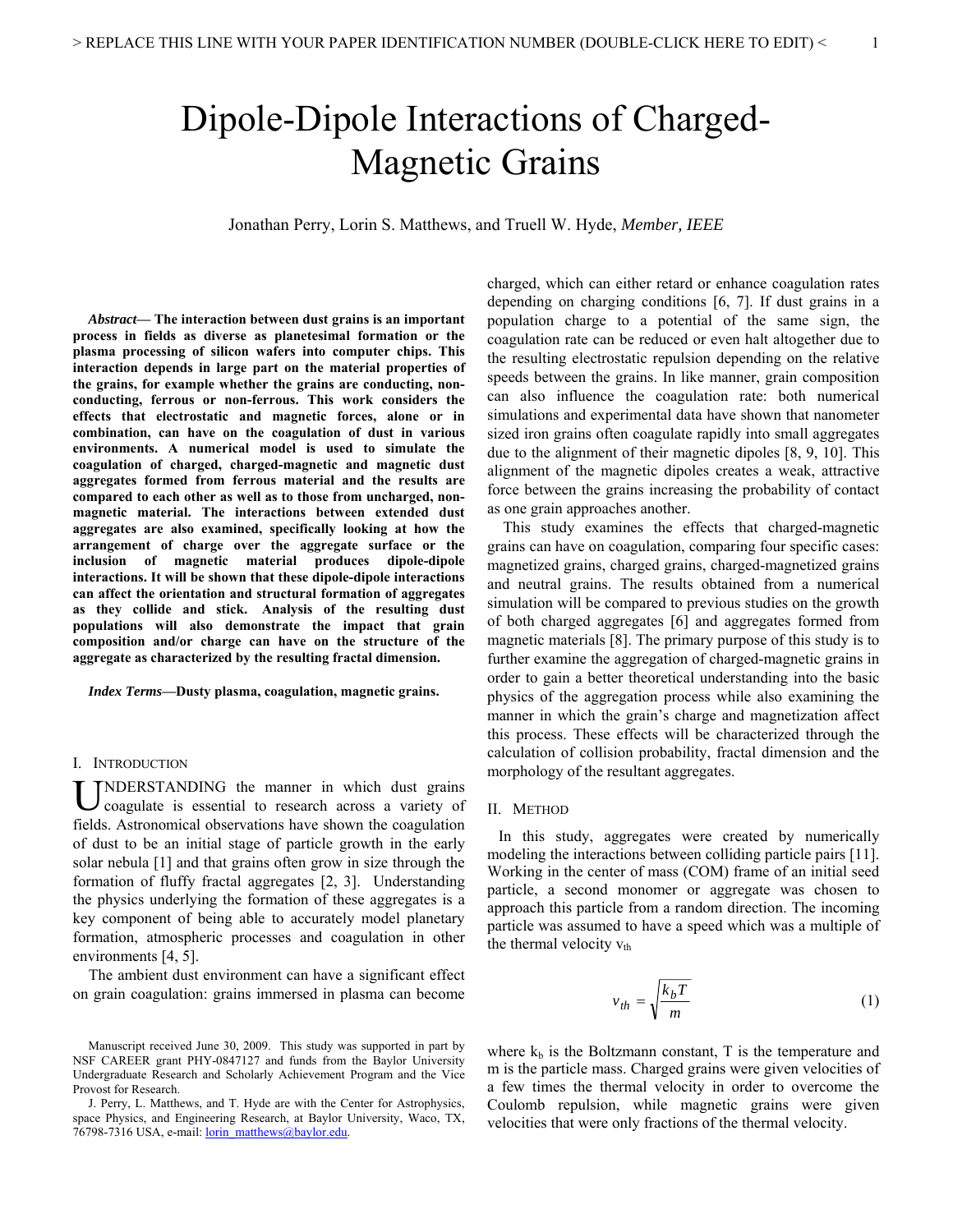The forces acting on particle *i* from the electric or magnetic field of particle *j* are calculated by

$$
\mathbf{F}_{e,ij} = q_i(\mathbf{E}_j + \mathbf{v}_i \times \mathbf{B}_j)
$$
 (2)

$$
\mathbf{F}_{m,ij} = (\mathbf{\mu}_j \cdot \nabla) \mathbf{B}_j \tag{3}
$$

where  $\vec{E}$  is the electric field,  $\vec{B}$  is the magnetic field,  $\mu$  is the magnetic moment,  $q$  is the charge and  $\nu$  is the velocity. The charge on an aggregate is approximated using both the monopole and dipole moments [11], while the magnetic dipole moment is calculated as the vector sum of the dipole moments of the individual monomers. The electrostatic and magnetic dipole moments can also create a torque on each particle, as expressed by:

$$
\boldsymbol{\tau}_{ij} = \mathbf{p}_i \times \mathbf{E}_j \tag{4}
$$

$$
\mathbf{M}_{ij} = \mathbf{\mu}_i \times \mathbf{B}_j \tag{5}
$$

where  $\tau$  denotes the torque due to the electric dipole, **p** is the electric dipole moment and **M** is the torque due to the magnetic dipole. The resulting torque on each particle can create a rotation of the aggregate, altering its orientation during collision. This in turn can have an effect on the overall fractal dimension of the resulting aggregate.

 Collisions are detected when monomers within each aggregate physically overlap. Colliding aggregates are assumed to stick at the point of contact with the orientation of each monomer within the aggregate preserved. Fragmentation during collisions is not considered due to the low velocities imposed on of incoming grains [12]. For charged aggregates, the charge and dipole moment are determined by use of a heuristic charging scheme [11].

$$
Q = 0.9815 N^{-0.5} Q_0
$$
 (6)

$$
p = 0.10 \text{ N}^{-0.15} p_0 \tag{7}
$$

where *N* is the total number of monomers and  $Q_0$  and  $p_0$  are the charge and magnitude of the dipole moment as calculated assuming charge conservation during collision. The final direction of the electric dipole moment is determined by redistributing the charge on the aggregate such that monomers furthest from the COM have the greatest fraction of the charge [7].

 Aggregate populations were assembled in three stages. First generation aggregates were grown until  $N = 20$  using single monomers. Second generation aggregates were grown until *N*  = 200 by modeling collisions between first generation aggregates. Third generation aggregates were grown to a size consisting of approximately  $N = 2500$  monomers by modeling collisions between first and second-generation aggregates.

## III. INITIAL CONDITIONS

As mentioned above, four initial populations of monomers were examined: 1) magnetic grains, 2) charged grains, 3) charged-magnetic grains, and 4) uncharged grains with no magnetic moment. In each simulation the size and density of the constituent monomers were assumed to be equivalent to that of iron grains of radius  $r = 20$  nm and mass  $m = 2.66 \times 10^{-7}$ <sup>19</sup> kg. Both magnetic and charged-magnetic grains were given

a magnetization of  $\mu = 7 \times 10^{-18}$  A·m<sup>2</sup> and an initial surface potential  $V = -0.0707$  eV.

The velocities of incoming particles were set according to the thermal velocity, where  $T = 100$  K. Incoming velocities for magnetic grains ranged from the thermal velocity to  $v_{\text{th}}/16$  in order to match the initial conditions from a previous model [9]. For charged and charged-magnetic simulations, speeds ranged from  $2v_{\text{th}} \le v \le 5v_{\text{th}}$ . These higher speeds were required to overcome the Coulomb repulsion barrier. An incoming grain's approach vector was directed toward the origin plus an offset or impact parameter, **b**, which varied in magnitude from zero to  $3r_{\text{max}}$ , where  $r_{\text{max}}$  is the radius of the sphere centered at COM which just encloses the target aggregate.

### IV. RESULTS

## *A. Collision Probability*

 Collision statistics for each potential interaction were collected including collision outcome, initial velocity, impact parameter, and the number of monomers (*N*) in the resulting aggregate. These statistics were then used to determine the probability of interaction and coagulation between particles under various initial conditions for each dust population.

 The dipoles of magnetized grains tended to align as they approached each other; upon collision the dipole moment was assumed to be "frozen in" contributing to the total magnetic dipole moment of the entire aggregate. Figure 1 shows the normalized magnetic moment of a cluster,  $\mu/\mu_0$ , where  $\mu_0$  is the magnetization of a single grain, as a function of aggregate size. The trend line indicates the magnetic moment increases as  $\mu \propto \mu_0 N^{0.53}$ , similar to previously published results [8].



Figure 1. Normalized cluster magnetic moment as a function of *N*, the number of monomers in an aggregate. The fit line shows an exponential increase  $\mu \propto N^{0.53}$ .

 Collision probability statistics were taken for relative velocities between particles as shown in Figure 2. Incoming magnetic aggregates (Fig. 2(a)) show a high probability of colliding with the target aggregate for all velocities up to the thermal velocity. At lower speeds, magnetic grains allow alignment of the magnetic dipoles which in turn enhances the interparticle attractive force and therefore the collision probability. As expected, missed collisions occurred most often at higher velocities, where the probability of dipole alignment is at a minimum.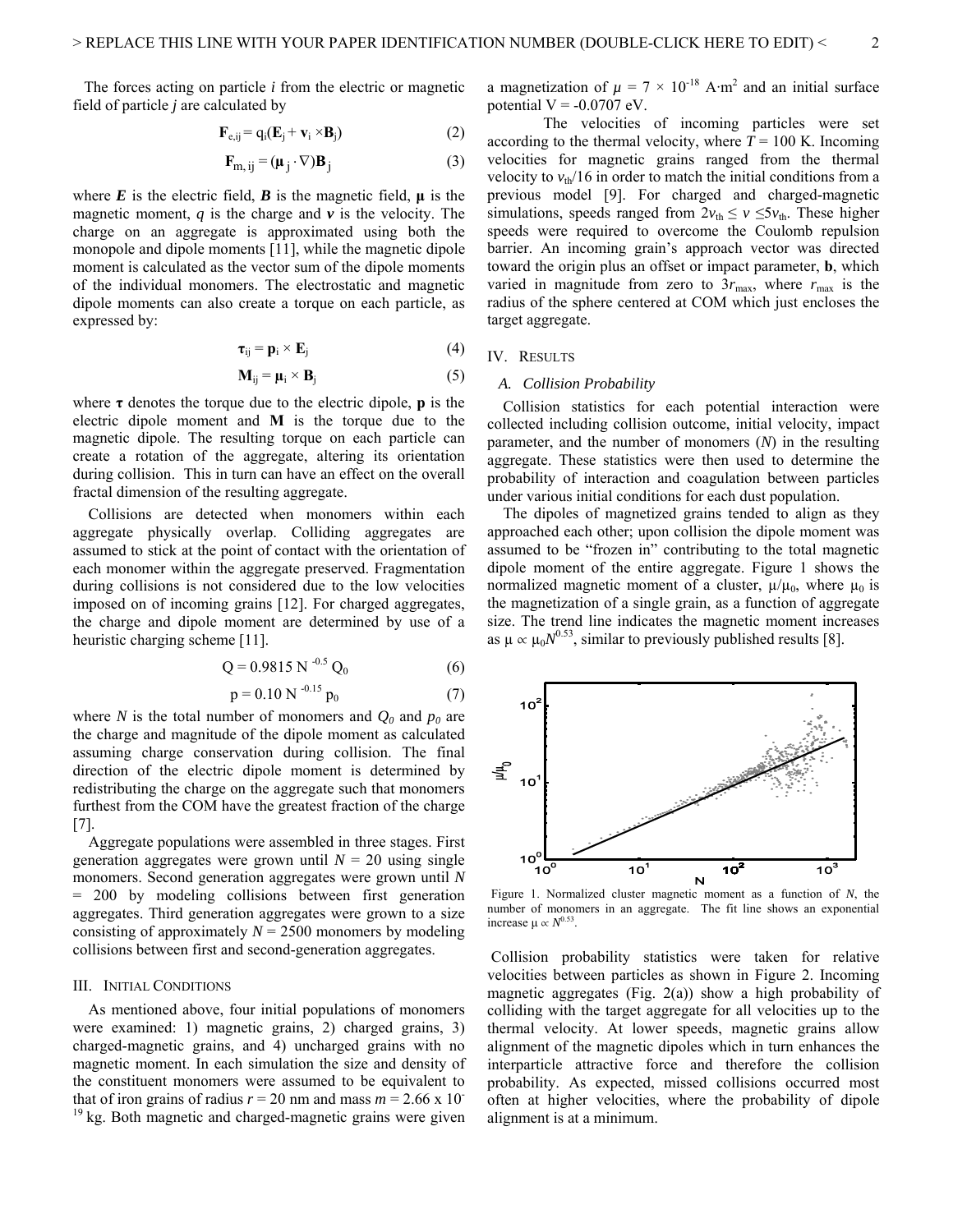As mentioned above, both charged and charged-magnetic grains were given higher velocities in order to overcome the Coulomb repulsion. For the size regimes of grains modeled, the minimum collisional velocity was determined to be approximately  $3v_{th}$ . Below this threshold, both grain types showed nearly the same collision probability. From Fig. 2(b), it can be seen that charged-magnetic grains exhibit a higher probability of coagulation at speeds greater than this, evidently due to coagulation being enhanced by the addition of the additional attractive forces created by the magnetization. The maximum difference between collision probabilities for the two populations is approximately 12% at speeds between  $3v_{th}$ and  $4v_{\text{th}}$ . At the highest speeds examined (above  $4.5v_{\text{th}}$ ) the collision probabilities become similar once again, approaching a limiting value of one. At those high speeds the collisions between grains are similar to ballistic collisions.



Figure 2. a) Probability for collision of magnetic grains having an initial speed of  $1/16v_{th} \le v \le v_{th}$ . b) Probability of collision for charged and chargedmagnetic aggregates having an initial speed of  $2v_{th} \le v \le 5v_{th}$ .

 When examining collision probabilities as a function of impact parameter, the difference between charged and charged-magnetic grains is less pronounced (Fig. 3). Impact parameters with values less than  $r_{\text{max}}$ , yield an appreciably higher collision probability for charged-magnetic grains as compared to charged grains. However, for larger impact parameters both grain types exhibit similar collision probabilities, with an only slightly enhanced collision probability for charged-magnetic grains. This is in large part due to the short-range nature of the dipole-dipole interactions. Neutral grains undergoing ballistic collisions were examined and seen to have a collision probability near one for impact parameters up to the grazing distance, the point at which the radii of the grains barely overlap, and zero beyond that. This is in large part due to the compact nature of the aggregates formed from this population, as discussed in the next section.



 grains vs. impact parameter. Figure 3. Collision probability for charged, charged-magnetic, and neutral

#### *B. Fractal Dimension*

 The fractal dimension provides a measure of the openness or porosity of a structure. It can range from nearly one for a linear structure, to three for a compact sphere. The fractal dimension is thus an important parameter for collisional processes since fluffy, extended aggregates will obviously exhibit a much higher collisional cross-section. At the same time, open porous structures are in general entrained in the gas in their environment, which can suppress the relative velocities between grains, reducing coagulation rates.

 In this study, the fractal dimension is found by enclosing an aggregate within a cube of side  $a_0$  divided into  $a_0^3$  subboxes. The number of subboxes containing a portion of the aggregate is given by  $N(a_0)$  allowing the fractal dimension to be calculated as

$$
F_d = \frac{\log N(a_0)}{\log \left(\frac{a}{a_0}\right)}\tag{8}
$$

 Aggregates assembled from a magnetic material tend to form filamentary structures consisting of many linear chains. Such structures have been created and observed in laboratory experiments [13]. Magnetic grains tend to form these chains through the partial or total alignment of the dipole moments of local chains. Similar linear structures can be seen within the typical small aggregate formed from these numerical simulations as shown in Fig. 4(a). Larger aggregates composed of magnetic grains are less linear; however the total structure still consists of linear chains as most easily seen at the periphery of the aggregate (see Fig. 4(b)). A greater induced spin on an incoming monomer or aggregate reduces the dipole alignment in the resultant aggregate. For magnetic populations this also reduces the linear nature of any resulting aggregate structures.

 Charged monomers tend to form a denser, more compact structure as can be seen in Fig. 4(c, d). Charged-magnetic grains exhibit a behavior intermediate to both magnetic and charged aggregates, as expected (Fig. 4(e, f)). While branches are more clumped than those for magnetic aggregates, they are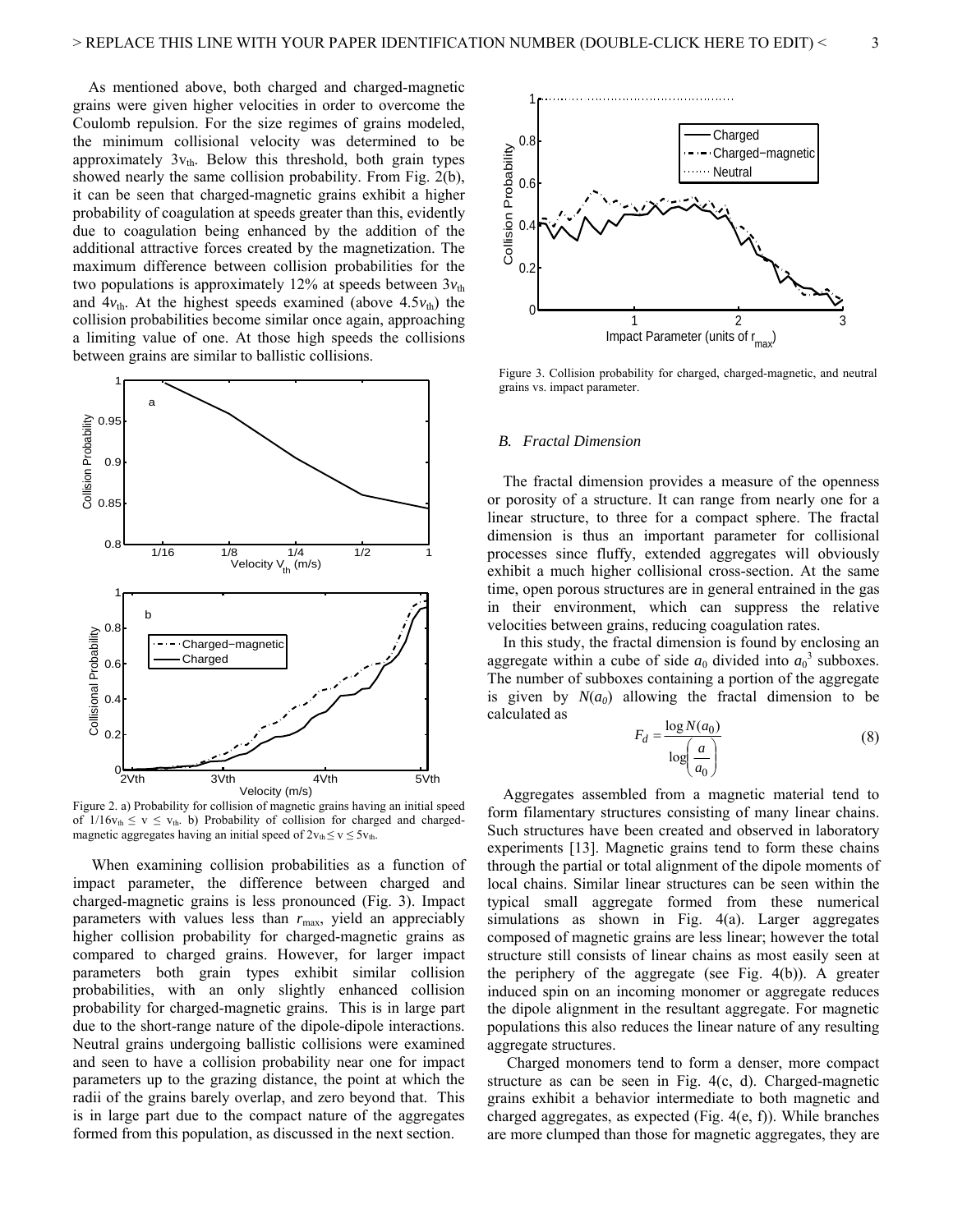decidedly more linear than an equivalent non-magnetic charged structure (Fig. 4(d)). Neutral grains form relatively dense and more spherical aggregate structures at all sizes, as shown in Fig.  $4(g, h)$ .



 Figure 4. Comparison of aggregates formed from the following populations: Magnetic aggregates a)  $N = 22$ ,  $F_d = 2.159$ , b)  $N = 334$ ,  $F_d = 1.789$ ; Charged aggregates c)  $N = 21$ ,  $F_d = 2.333$ , d)  $N = 595$ ,  $F_d = 1.907$ ; Charged-magnetic aggregates e)  $N = 21$ ,  $F_d = 2.359$ , f)  $N = 504$ ,  $F_d = 1.819$ ; and Neutral aggregates g)  $N = 25$ ,  $F_d = 2.403$ , h)  $N = 589$ ,  $F_d = 1.976$ .

 The average fractal dimension for each population of aggregates examined in this study is shown in Fig. 5. A general decrease in fractal dimension can be seen as *N* increases, as large aggregates have a more porous structure than do small aggregates, which consist of only a few spherical monomers. Uncharged aggregates formed from magnetic material exhibit the lowest fractal dimension, as expected. It is interesting to note that while the charged grains and charged-magnetic grains have nearly identical fractal dimensions when forming small aggregates ( $N \leq 10$ ), the charged-magnetic aggregates tend towards lower fractal dimensions for larger *N*, exhibiting an increasingly open structure. This indicates that the magnetic force between aggregate structures becomes increasingly important relative to the electrostatic interactions. This is largely due to the fact that the magnetic moment of the aggregates increases with *N* (c.f. Figure 1). Aggregates constructed from ballistic collisions (assuming no interaction forces between grains) tended to have the largest fractal dimensions at all sizes.



 Figure 5. A comparison of the average fractal dimension for each population of aggregates as a function of size. Each line is a fit for all of the aggregates in a given population. Error bars have been omitted for clarity.

 Probability density estimates for fractal dimension were also calculated for each population as shown in Figure 6. Analysis was done using an equal number of second- and third-generation grains from each population; first generation aggregates were not included because of the similarity of fractal dimensions at low *N* across all four populations. As shown in Fig. 6 (a), magnetic aggregates have a local maximum at the lower fractal dimension, when compared to other populations, centered approximately at  $F_d = 2.05$ , with a significant percentage, 36.5%, of the aggregates with fractal dimensions less than 2.0. Charged and charged-magnetic grains (Fig. 6 (b,c)) show a much broader range of fractal dimensions. Charged-magnetic grains do, however, have a greater percentage of aggregates with fractal dimensions at the lowest fractal dimensions  $(F_d < 2.0)$ , 36.5% for chargedmagnetic and 32.4% for charged aggregates, and a smaller percentage of aggregates with large fractal dimensions  $(F_d >$ 2.2), 27.1% for charged-magnetic and 30.8% for charged grains, respectively. This indicates the influence of the magnetic grains on the coagulation process. Neutral grains (Fig. 6 (d)) show a narrow peak near  $F_d = 2.25$ , a larger fractal dimension than for any of the other populations. The neutral population has essential zero aggregates form with the lowest fractal dimensions ( $F_d \leq 1.8$ ).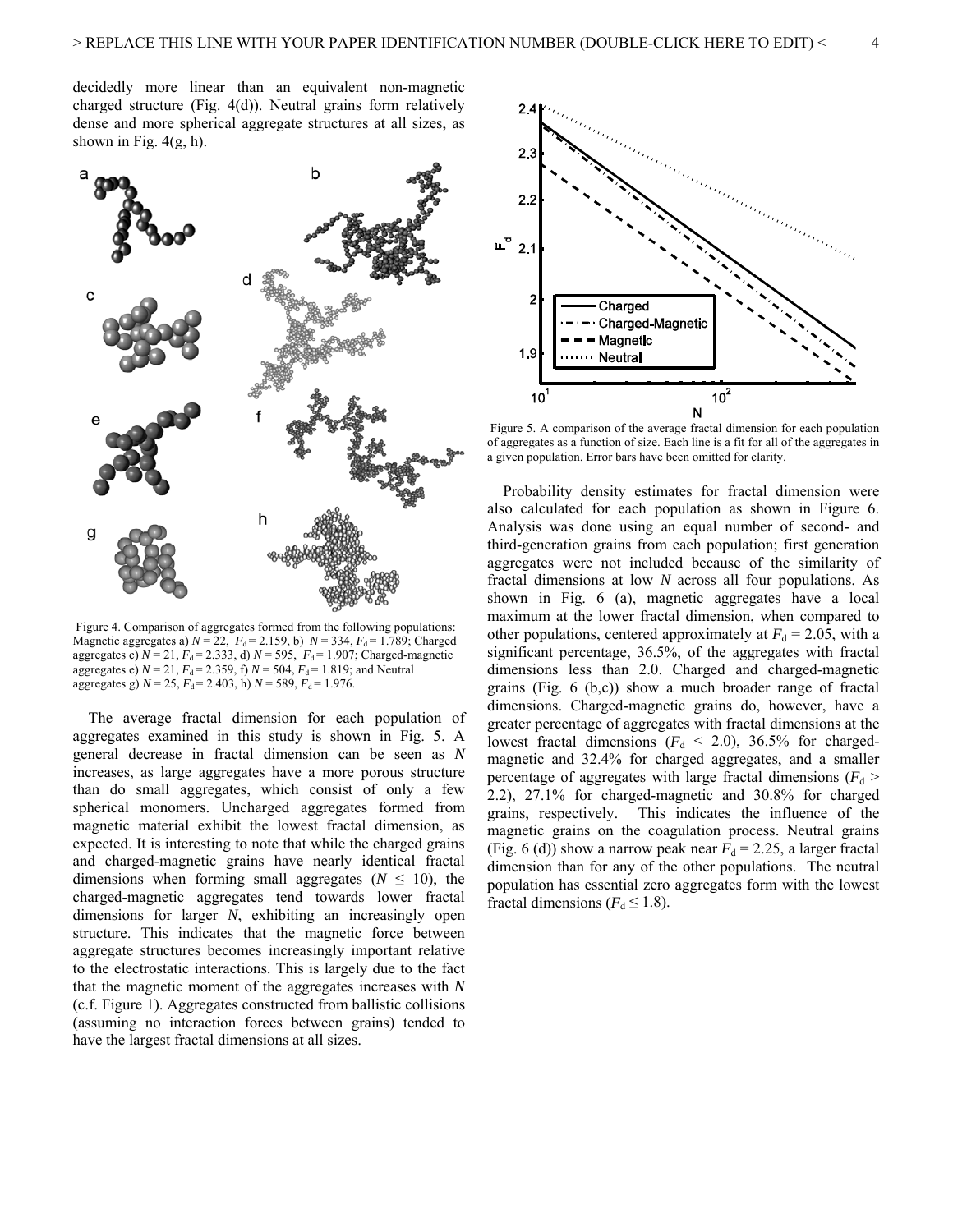

Figure 6. Probability density estimates for the fractal dimensions of each population. a) Magnetic grains exhibit a local maximum at  $F_d = 2.05$ . b) Charged aggregates have a broad distribution in fractal dimension. c) Charged-magnetic aggregates also show a broad distribution, but have a greater percentage of aggregates with  $F_d < 2.0$ , compared to the charged grains. d) Neutral aggregates have a relatively narrow peak at  $F_d = 2.25$ .

## V. CONCLUSIONS

A comparison between aggregate structures resulting from collisions between magnetic and non-magnetic, charged and uncharged dust populations has been given. Initial simulations suggest that aggregate populations assembled from charged-magnetic grains exhibit behavior intermediate to that shown by aggregates assembled from purely charged or magnetic grains, as expected. This behavior can be clearly seen in both the collision probabilities between aggregates as shown in Figures 2 and 3, and the fractal dimension of the resulting aggregates as seen in Figures 4 - 6.

The collision probability for populations grown from charged grains and charged-magnetic grains leads to the conclusion that the charge on the grains dictates behavior of the aggregates, especially for small *N*. On the other hand, magnetization of the grains provides an attractive force between aggregates which can lead to a higher probability of collision. This difference is most pronounced for low velocities (given velocities large enough to overcome the Coulomb repulsion barrier) and small impact parameters. Magnetic forces play an increasingly important role in determining the fractal dimension as aggregates grow to larger sizes. This is apparently due to the fact that as aggregates grow, the potential at the surface decreases in proportion to the aggregate's size, while the magnitude of the magnetic moment grows (Fig. 1). This causes the magnetic interactions to increase relative to the magnitude of the electrostatic interactions.

The results of this study imply that the characteristics of aggregate growth for a given environment are controlled by both the material properties (for instance ferrous materials will experience magnetic interactions) as well as the plasma parameters which determine the charge on individual monomers. This not only has significant implications for the early stages of planetesimal formation, which will be dependent upon the local conditions within a protoplanetary disk, but also for coagulation in a laboratory environment, where the structure and size of the aggregates might be able to be controlled by adjusting the material properties and plasma characteristics.

#### **REFERENCES**

- [1] Weidenschilling, S. J., and J. N. Cuzzi, Formation of planetesimals in the solar nebula, in Protostars and Planets III, E. H. Levy and J. I. Lunine, Eds., pp. 1031–1060. Univ. of Arizona Press, Tucson, 1993.
- [2] Blum, J., G. Wurm, S. Kempf *et al.,* Growth and Form of Planetary Seedlings: Results from a Microgravity Aggregation Experiment, *Phys Rev. Lett.,* **85**, pp. 2426-2429, 2000.
- [3] Dominik, C., Blum, J., Cuzzi, J.N., Wurm, G., Growth of dust as the initial step toward planet formation. In: Protostars and Planets V, Reipurth, B., Jewitt, D., Keil, K. (Eds.), Univ. of Arizona Press, Tucson, pp. 783–800, 2007.
- [4] Blum, J., and G. Wurm, The Growth Mechanisms of Macroscopic Bodies in Protoplanetary Disks, *Annu. Rev. Astron. Astrophys.*, **46**, pp. 21-56, 2008.
- [5] Rodin, A., H. U. Keller, Y. V. Skorov, et al. Microphysical processes in Titan haze inferred from DISR/Huygens data, *submitted to Icarus*, 2008.
- [6] Matthews, L. S., and T. W. Hyde, Effect of the Charge-Dipole Interaction on the Coagulation of Fractal Aggregates, *IEEE Transactions on Plasma Science*, **32**(2), 586-593, 2004.
- [7] Matthews, L., and T. Hyde, Charging and Growth of Fractal Dust Grains, *IEEE Transactions on Plasma Science*, **36**(1), 310-314, 2008.
- [8] Nübold, H., and K.-H. Glassmeier, Accretional Remanence of Magnetized Dust in the Solar Nebula, *Icarus*, **144**, pp 149-159, 2000.
- [9] Dominik, C. and H. Nübold., Magnetic Aggregation: Dynamics and Numerical Modeling, *Icarus,* **157**, pp.181-182, 2002.
- [10] Nübold, H., T. Poppe, M. Rost, C. Dominik, and K.-H. Glassmeier, Magnetic Aggregation II. Laboratory and microgravity experiments, *Icarus*, **165**, pp. 195-214, 2003.
- [11] Matthews, L. S., R. L. Hayes, M. S. Freed, and T. W. Hyde, Formation of Cosmic Dust Bunnies, *IEEE Transactions on Plasma Science*, **35**(2), 260- 265, 2007.
- [12] Dominik, C. and A.G.G.M. Tielens. The Physics of Dust Coagulation and the Structure of Dust Aggregates in Space. *Astrophysical Journal*. **480** 647-673. 1997.
- [13] Saunders, R. W. and J.M.C. Plane. A Laboratory Study of Meteor Smoke Analogues: Composition Optical Properties and Growth Kinetics. *Journal of Atmospheric and Solar-Terrestrial Physics*. **68** 2182-2202. 2006.



**Jonathan D. Perry** was born in Dallas, TX in 1986. He received the B.A. degree in physics from Baylor University in Waco, TX in 2009.

He is currently pursuing a Ph.D. in physics at Baylor University.



**Lorin S. Matthews** was born in Paris, TX in 1972. She received the B.S. and the Ph.D. degrees in physics from Baylor University in Waco, TX, in 1994 and 1998, respectively.

 She is currently an Assistant Professor in the Physics Department at Baylor University. Previously, she worked at Raytheon Aircraft Integration Systems where she was the Lead Vibroacoustics Engineer on NASA's SOFIA

(Stratospheric Observatory for Infrared Astronomy) project.



**Truell W. Hyde** was born in Lubbock, Texas in 1956. He received the B.S. in physics and mathematics from Southern Nazarene University in l978 and the Ph.D. in theoretical physics from Baylor University in 1988.

He is currently at Baylor University where he is the Director of the Center for Astrophysics, Space Physics & Engineering Research (CASPER), a Professor of physics and the Vice Provost for Research for the University. His